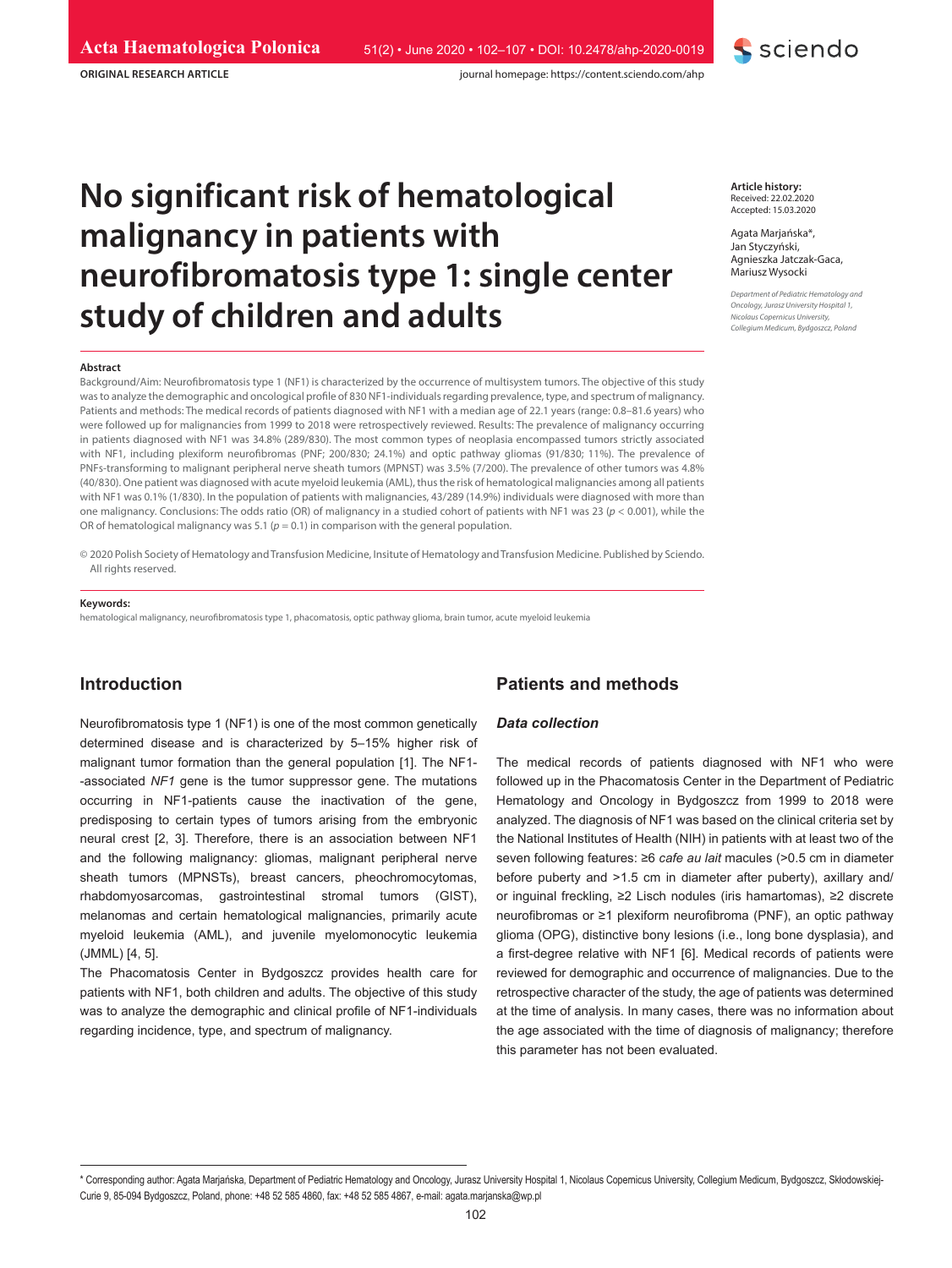### *Statistical analysis*

Baseline parameters were compared between groups using Chisquared or Fisher's exact tests for prevalences. Odds ratio (OR) and 95% confidence intervals (95% CI) were calculated for the differences in prevalence in comparison with general population. Data on the epidemiology of malignancies in Poland in 2015 were taken as a reference denominator [7]. Data analysis was carried out using SPSS 25 (IBM SPSS Statistics, Version 25.0) and Epi-Info (Version 7.2.1.0). Statistical significance was regarded as *p* < 0.05.

# **Results**

## *Demographics and oncological profile*

A total number of 830 patients diagnosed for NF1 were referred to the Phacomatosis Center from 1999 to 2018, including 454 females (54.7%) and 376 males (45.3%), with a median age of 22.1 years

#### *Table I. Characteristics of patients with malignancies*

(range: 0.8–81.6 years). The localized cutaneous neurofibromas were not included in the analysis. The prevalence of malignancy occurring in patients diagnosed for NF1 was 34.8% (289/830). Types of malignancies and characteristics of affected patients are presented in table I. As expected, tumors strictly associated with NF1, such as OPGs and PNFs, were the most common in our study group. The prevalence of other than OPGs, PNFs and MPNSTs malignancies in NF1-individuals was 4.8% (40/830), and the median age of these patients was 28.8 years. The prevalence of malignancies required oncological treatment (excluded low-grade OPGs and nonaggressive PNFs) in analyzed patients was 8.9% (74/830). The distribution of these tumors is shown in figure 1. One patient was diagnosed with AML; thus, the risk of hematological malignancies among all patients with NF1 was 0.1% (1/830). In addition, one patient developed severe aplastic anemia at the age of 17 years. In the population of patients with malignancies, 43/289 (14.9%) individuals were diagnosed for more than one malignancy including two patients with three malignancies (Tab. II). The risk of multiple

| <b>Malignancies</b>               |              | <b>Number of patients</b><br>(9/6)                                | Age at the time of analysis<br>(years) | <b>Gender</b>   |                  |
|-----------------------------------|--------------|-------------------------------------------------------------------|----------------------------------------|-----------------|------------------|
| <b>SOLID TUMORS</b>               |              |                                                                   |                                        |                 |                  |
| <b>PNF</b><br>$(n = 200; 24.1\%)$ | Management   | Observation only                                                  | 184 (22.2)                             | 27.8            | $M = 91, F = 93$ |
|                                   |              | Without progression to MPNST, onco-<br>logical treatment required | 9(1.1)                                 | 32.5            | $M = 2, F = 7$   |
|                                   |              | With progression to MPNST                                         | 7(0.8)                                 | 32.4            | $M = 2, F = 5$   |
| OPG<br>$(n = 91; 11\%)$           | Management   | Observation only                                                  | 73 (8.8)                               | 18.9            | $M = 31, F = 42$ |
|                                   |              | Oncological treatment required                                    | 18(2.2)                                | 14.7            | $M = 5, F = 13$  |
| Brain tumor, another than OPG     |              | 18(2.2)                                                           | 26.4                                   | $M = 8, F = 10$ |                  |
| Sarcoma another than              | Localization | Nasopharynx                                                       | 1(0.1)                                 | 41.0            | $M = 0, F = 1$   |
| <b>MPNST</b><br>$(n = 8; 1\%)$    |              | Soft tissue of the gluteal region                                 | 1(0.1)                                 | 27.6            | $M = 0, F = 1$   |
|                                   |              | Abdominal cavity                                                  | 1(0.1)                                 | 57.2            | $M = 1, F = 0$   |
|                                   |              | Testicle                                                          | 1(0.1)                                 | 6.4             | $M = 1, F = 0$   |
|                                   |              | Vagina                                                            | 1(0.1)                                 | 2.6             | $M = 0, F = 1$   |
|                                   |              | Collarbone                                                        | 1(0.1)                                 | 42.3            | $M = 1, F = 0$   |
|                                   |              | Orbital bone                                                      | 1(0.1)                                 | 8.0             | $M = 0, F = 1$   |
|                                   |              | <b>GIST</b>                                                       | 1(0.1)                                 | 56.8            | $M = 0: F = 1$   |
| <b>Breast cancer</b>              |              |                                                                   | 5(0.6)                                 | 56.8            | $M = 0, F = 5$   |
| Pheochromocytoma                  |              |                                                                   | 2(0.2)                                 | 55.0            | $M = 1, F = 1$   |
| Adrenal adenocarcinoma            |              |                                                                   | 2(0.2)                                 | 30.4            | $M = 1, F = 1$   |
| Medullary thyroid cancer          |              |                                                                   | 1(0.1)                                 | 43.9            | $M = 0, F = 1$   |
| Skin melanoma                     |              |                                                                   |                                        | 28.0            | $M = 0. F = 1$   |
| Ocular melanoma                   |              |                                                                   | 1(0.1)                                 | 43.6            | $M = 1, F = 0$   |
| <b>Endometrial cancer</b>         |              |                                                                   | 1(0.1)                                 | 54.2            | $M = 0, F = 1$   |
| Liver cancer                      |              |                                                                   | 1(0.1)                                 | 16.5            | $M = 1, F = 0$   |
| Colorectal cancer                 |              |                                                                   | 1(0.1)                                 | 56.7            | $M = 1, F = 0$   |
| <b>HEMATOLOGIC MALIGNANCIES</b>   |              |                                                                   |                                        |                 |                  |
| AML                               |              |                                                                   | 1(0.1)                                 | 7.2             | $M = 1, F = 0$   |

*PNF – plexiform neurofibroma; MPNST – malignant peripheral nerve sheath tumor; OPG – optic pathway glioma; GIST – gastrointestinal stromal tumor; AML – acute myeloid leukemia; M – male; F – female*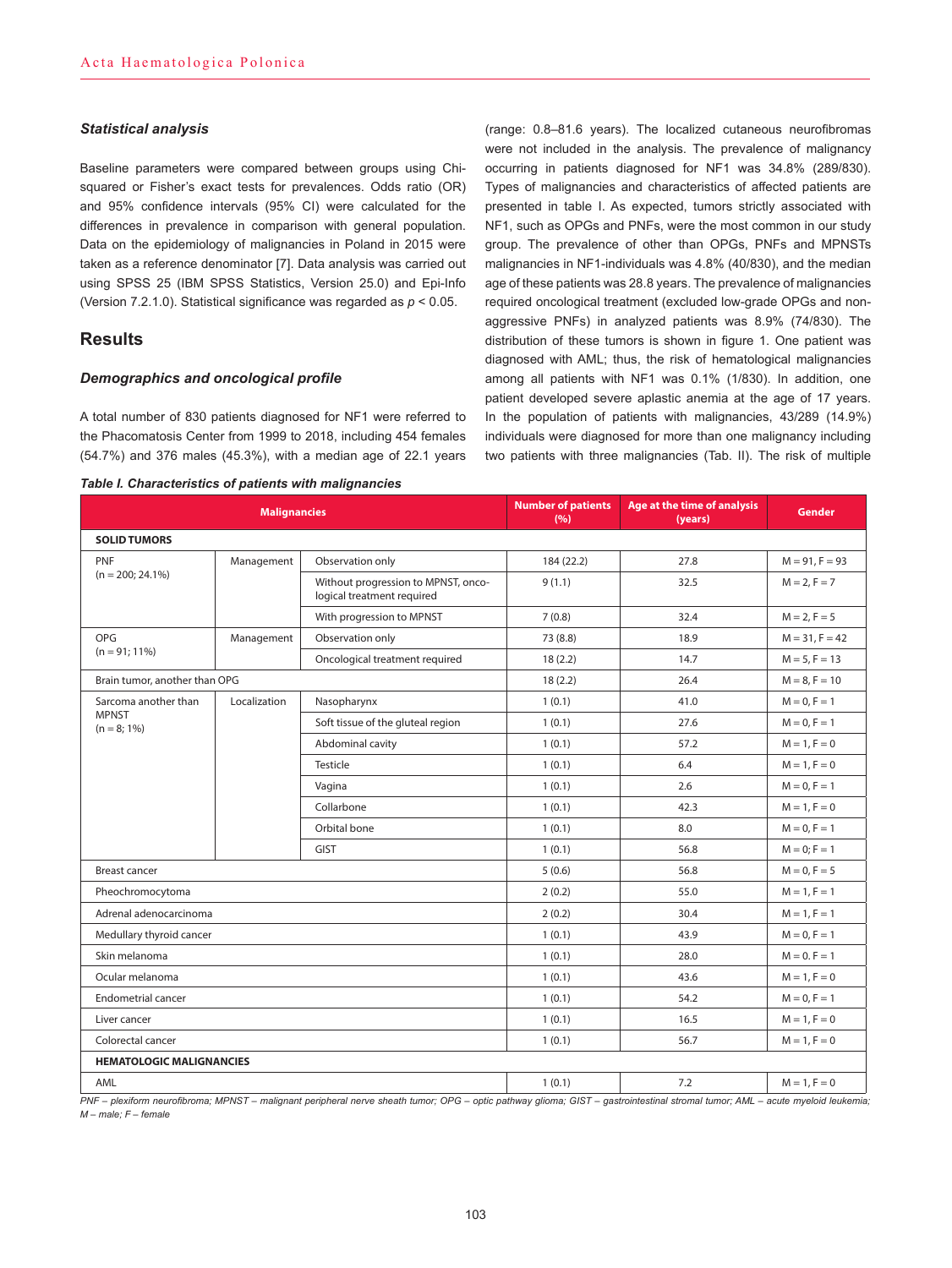

# *Fig. 1. The percentage of required oncological treatment different tumor types in NF1-patients*

*PNF – plexiform neurofibroma; MPNST – malignant peripheral nerve sheath tumor; OPG – optic pathway glioma; AML – acute myeloid leukemia*

| <b>Malignancies</b>                                     | <b>Number of patients (%)</b> | Age at the time of analysis (years) | <b>Gender</b>    |
|---------------------------------------------------------|-------------------------------|-------------------------------------|------------------|
| <b>OPG</b><br>PNF                                       | 27(3.3)                       | 26.5                                | $M = 13, F = 14$ |
| PNF<br>Brain cancer (not OPG)                           | 7(0.8)                        | 26.7                                | $M = 2, F = 5$   |
| OPG<br>PNF<br>Ocular melanoma                           | 1(0.1)                        | 43.6                                | $M = 1, F = 0$   |
| <b>Breast cancer</b><br>Pheochromocytoma<br><b>GIST</b> | 1(0.1)                        | 56.8                                | $M = 0, F = 1$   |
| OPG<br>Testicular sarcoma                               | 1(0.1)                        | 6.4                                 | $M = 1, F = 0$   |
| OPG<br><b>Breast cancer</b>                             | 1(0.1)                        | 45.8                                | $M = 0, F = 1$   |
| PNF<br>Liver cancer                                     | 1(0.1)                        | 16.5                                | $M = 1, F = 0$   |
| PNF<br>Nasopharyngeal sarcoma                           | 1(0.1)                        | 41.0                                | $M = 0, F = 1$   |
| PNF<br>Colorectal carcinoma                             | 1(0.1)                        | 56.7                                | $M = 1, F = 0$   |
| PNF<br>Adrenal adenocarcinoma                           | 1(0.1)                        | 33.3                                | $M = 0, F = 1$   |
| Brain tumor (not OPG)<br><b>Endometrial cancer</b>      | 1(0.1)                        | 54.2                                | $M = 0, F = 1$   |

| Table II. Characteristics of patients with multiple malignancies |  |  |  |
|------------------------------------------------------------------|--|--|--|
|------------------------------------------------------------------|--|--|--|

*OPG – optic pathway glioma; PNF – plexiform neurofibroma; GIST – gastrointestinal stromal tumor; M – male; F – female*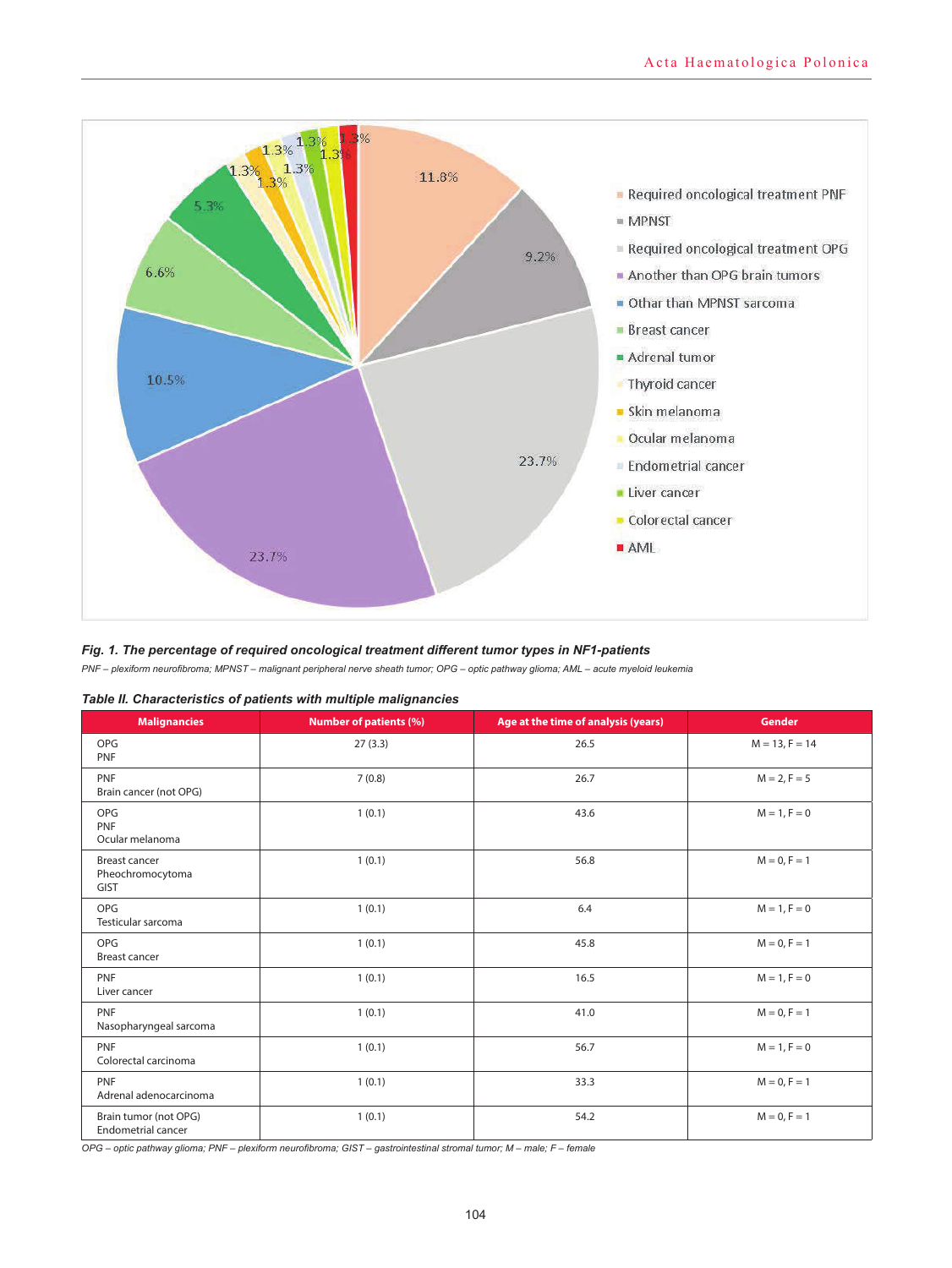malignancies in NF1-patients was 5.2% (43/830); however, the risk of multiple malignancies other than OPGs, PNFs, and MPNSTs was 0.2% (2/830).

## *Comparison with the general population*

With the estimated 0.43% (163,281/37.95 million) incidence of malignant diseases in the general Polish population in 2015 and estimated overall number of 1 million patients with malignancies, the OR of malignancy in the studied group of patients with NF1 was 123 (95% CI = 107–142, *p* < 0.001) in comparison with the general population. After exclusion from the analysis of patients with benign malignancies requiring observation with "watch and wait" strategy only (low-grade OPGs and non-aggressive PNFs), the OR of malignancy in NF1-individuals was 23 (95% CI = 18–29; *p* < 0.001) in comparison with the general population. With the estimated number of 9,855 newly diagnosed patients with leukemia or lymphoma in 2015 in Poland, the OR of hematological malignancy in NF1 patients was 5.1 (95% CI =  $0.7-36$ ;  $p = 0.1$ ) in comparison with the general population. A comparison of cancer prevalence between patients with NF1 and the general Polish population in particular age groups [7] is presented in figure 2.

# **Discussion**

It is known that NF1-patients carry a higher risk of developing soft tissue sarcomas, and there is a strong association between NF1 and MPNST [8, 9]. The lifetime risk of MPNST developing in NF1-in -dividuals has been estimated at 8–13%, as compared with 0.001% in the general population [10, 11]. In our cohort, the prevalence of all PNFs was 24.1% (200/830), while the prevalence of PNFs- -transforming to MPNST was 3.5% (7/200). The median age of patients with stable PNFs was 27.8 years, so the percentage of patients with malignant transformation can be expected to increase

significantly over the next 10–15 years because the median age for NF1-associated MPNST is between 20 and 40 years [12]. In addition to MPNST, we observed other soft tissue sarcoma in patients, mainly rhabdomyosarcoma (RMS). These tumors had various locations, and there were no predispositions for specific age groups. The pathogenesis of RMS in NF1 patients appears even less clear than for MPNST. In the study on a small group of patients, it was observed that RMSs arising in NF1-patients tend to have certain particular characteristics: embryonal histotypes, a pelvic or genitourinary tract locations, and onset in the first decade of life [11]. Other tumors diagnosed in our cohort included bone sarcomas (2/830; 0.2%) and GIST (1/830; 0.1%). The prevalence of all sarcomas was 1.8% (15/830), including non-MPNST sarcoma with a prevalence of 1% (8/830). For comparison, the world incidence rate of sarcomas is 5 per 100,000 individuals in the general population per year [13].

OPGs affect about 15% of patients with NF1 and usually arise during the first decade of life [8, 14]. In our cohort, the prevalence of OPGs was 11%. OPGs were more common among female patients [60% (55/91) vs. 40% (36/91)]. Also more aggressive course of these tumors was observed in females. Oncological treatment due to the progression of OPGs growth was used in 13 female patients and 5 male individuals. The clinical course of NF1-OPGs may be unpredictable, although age and sex of patients have been associated with an increased risk of clinical progression: female patients are more likely to lose vision and require treatment for OPGs than male patients, and girls with optic nerve gliomas are 5–10 times more likely to experience visual decline than boys. In addition, lesions presenting at the age <2 years or after the age of 8–10 years are usually more aggressive than those presenting in children between 2 and 8 years [15].

Young patients with NF1 have up to a 500-fold increased risk of developing myeloid disorders, especially JMML, which is a rare and aggressive form of leukemia, typically diagnosed in early childhood. About 15% of patients with JMML are affected by NF1 [5]. Stiller et



*Fig. 2. Comparison of cancer prevalence between patients with NF1 and the general population in particular age groups*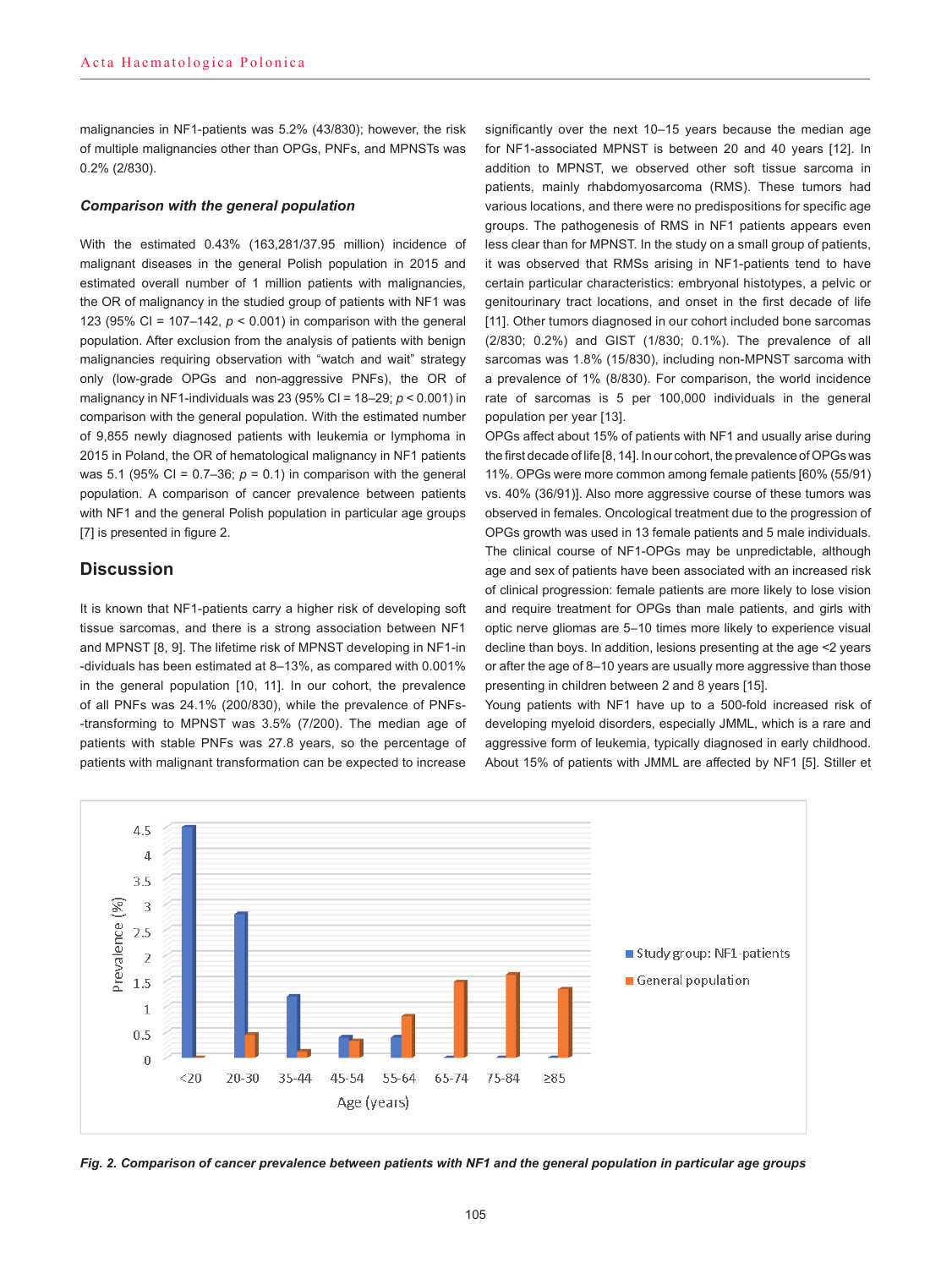al. (1994) estimated relative risk to be 224 for the development of myelomonocytic leukemia (MML) in NF1-patients. The relative risks of acute lymphoblastic leukemia (ALL) and non-Hodgkin lymphoma (NHL) were also increased with the values of 5.4 and 10, respectively [16]. Juvenile xanthogranulomas (JXG) were seen with an increased incidence in NF1, and their presence may be associated also with an increased risk of JMML [5]. The existence of lymphoid neoplasms in NF1-patients, particularly diffuse large B-cell lymphoma (DLBCL), has been infrequently reported [5]. In our relatively large cohort, we met only one patient with hematologic malignancy (1/830; 0.1%), and additionally, one child developed aplastic anemia. None of our patients developed JMML.

Somatic mutation of the *NF1* gene was reported in 27.7% of all breast cancers and has been implicated as potential genomic drivers in the development of this carcinoma. Based on a systematic literature review, Suarez-Kelly et al. [17] suggested that female NF1-patients under 50 years have a fivefold increased risk of breast cancer, present with more advanced disease, and may have an increased this cancer-related mortality. In our analysis, the risk of breast cancer in women with NF1 was 4.3-fold higher than in the general Polish population (0.6% vs. 0.14%) [18]. Evans et al. [19] determined the risk of contralateral breast cancer and survival in 142 women with NF1 (median age 46.9 years; range 27.0–84.3 years). The cumulative risk for contralateral breast cancer was 26.5% in 20 years. Five and 10-year overall survival was 64.9% and 49.8% respectively in his study.

Life expectancy in people with NF1 is reduced by about 15 years in comparison with the general population, with malignancy being the most common cause of death [5]. Undoubtedly, the data presented in figure 2 confirm this claim. NF1-individuals develop malignancies earlier when compared to the general population. These patients have a high risk of developing various types of cancer, and the course of treatment is difficult due to the numerous diseases associated with NF1. A more aggressive course of oncological disorders or higher drug resistance is frequently observed.

Currently, a coordinated system of care for patients with NF1 is being created in Poland with the main centers in Bydgoszcz, Warsaw and Gdańsk. This will allow patients to get quick access to diagnostics and treatment. This approach in the long-term period should result in improved quality of life and overall survival of patients with NF1. Vigilant medical care for patients is necessary from an early age. It is very important to spread awareness about the diagnosis and course of NF1 among physicians of all specialties, with distinction for primary care physicians.

## *Authors' contributions*

AM – study concepts and design, data acquisition, analysis and interpretation, manuscript preparation. JS – study design, quality control of data, critical revision of manuscript. AJG – provision of clinical data. All authors – final approval of the manuscript.

## *Conflict of interest*

The authors declare no conflict of interest.

#### *Financial support*

None.

#### *Ethics*

The work described in this article has been carried out in accordance with The Code of Ethics of the World Medical Association (Declaration of Helsinki) for experiments involving humans; EU Directive 2010/63/ EU for animal experiments; Uniform requirements for manuscripts submitted to biomedical journals.

## **References**

- [1] Walker L, Thompson D, Easton D, et al. A prospective study of neurofibromatosis type 1 cancer incidence in the UK. Br J Cancer 2006;95:233–8.
- [2] Paulus S, Koronowska S, Folster-Holst R. Association between juvenile myelomonocytic leukemia, juvenile xanthogranulomas and neurofibromatosis type 1: case report and review of the literature. Pediatr Dermatol 2017;34:114–8.
- [3] Marjańska A, Jatczak-Gaca A, Wojtkiewicz A, et al. Plamy typu cafe au lait u dzieci i młodzieży. Standardy Medyczne/Pediatria 2018;15:925– –32.
- [4] Varan A, Sen H, Aydin B, Yalcin B, Kutluk T, Akyuz C. Neurofibromatosis type 1 and malignancy in childhood. Clin Genet 2016;89:341–5.
- [5] Yohay K. Neurofibromatosis type 1 and associated malignancies. Current Neurology and Neuroscience Reports 2009;9:247–53.
- [6] Neurofibromatosis. Conference statement. National Institutes of Health Consensus Development Conference. Arch Neurol 1988;45:575–8.
- [7] Cancer morbidity an mortality in Poland in 2015. Cancer National Registry. http://onkologia.org.pl/raporty/; 2020 [accessed 21 February 2020].
- [8] Marjanska A, Kubicka M, Kurylo-Rafinska B, Jatczak-Gaca A, Wysocki M, Styczynski J. Lymphocyte subpopulations in patients with neurofibromatosis type 1-associated optic pathway gliomas and plexiform neurofibromas. Anticancer Res 2019;39:6389–92.
- [9] Marjanska A, Jatczak-Gaca A, Wojtkiewicz A, Wysocki M, Styczynski J. Demographical profile and spectrum of multiple malignancies in children and adults with neurocutaneous disorders. Anticancer Res 2018;38:5453–7.
- [10] Karaconji T, Whist E, Jamieson RV, Flaherty MP, Grigg J. Neurofibromatosis type 1: review and update on emerging therapies. Asia Pac J Ophthalmol (Phila) 2019;8:62–72.
- [11] Ferrari A, Bisogno G, Macaluso A, et al. Soft-tissue sarcomas in children and adolescents with neurofibromatosis type 1. Cancer 2007;109:1406–12.